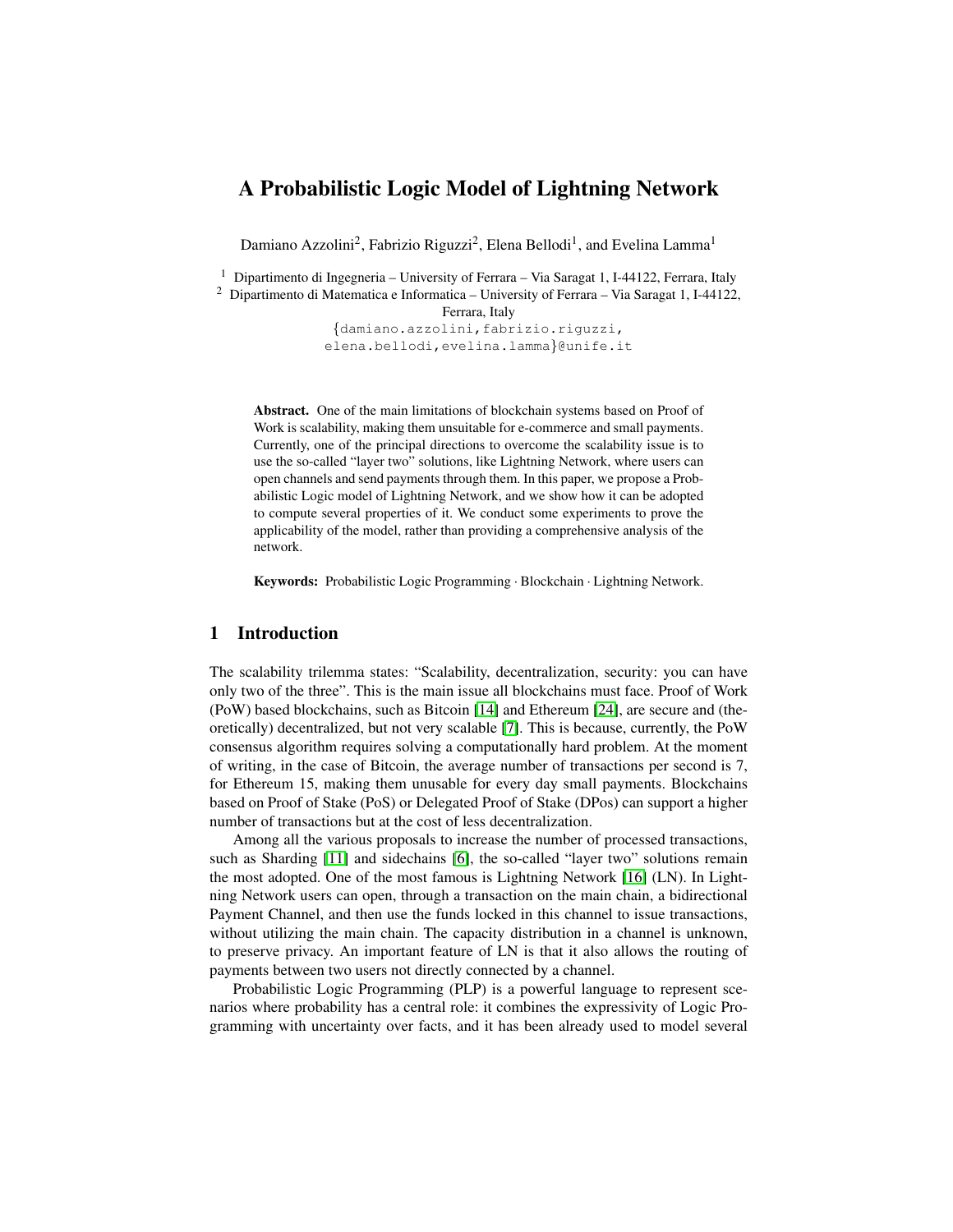#### 2 D. Azzolini et al.

blockchain-related scenarios [\[3](#page-10-4)[,5\]](#page-10-5). Routing in the LN can be seen as uncertain, in the sense that users may not be active for some reasons or may refuse to forward the payment. Furthermore, there is uncertainty on the funds distribution on a channel.

In [\[2\]](#page-10-6) the authors proposed a logic model of the Bitcoin LN; here, we extend it by proposing a *probabilistic* logic model of Bitcoin LN, and we show how this model can represent the uncertain scenario cited above, allowing, for instance, to compute the probability of a successful payment routing. We focus on Lightning Network built upon Bitcoin. However, our model can be extended to a general blockchain.

The paper is structured as follows: in Section [2](#page-1-0) we describe the general structure and features of the Bitcoin Lightning Network. Section [3](#page-2-0) introduces the PLP base concepts needed to understand the LN model developed and discussed in Section [4.](#page-4-0) Section [5](#page-5-0) presents a possible application of the model to compute routing probabilities, and Section [6](#page-9-0) concludes the paper.

### <span id="page-1-0"></span>2 Blockchain, Bitcoin and Lightning Network

Bitcoin was designed by Nakamoto in 2008 [\[14\]](#page-10-0) with the goal to create a decentralized payment system where users can issue transactions without the need of a centralized authority. Bitcoin blockchain offers several features such as immutability, auditability, and transaction atomicity. These features make it theoretically suitable for payments and micro payments. However, scalability is still one of the main limitations of the system and does not allow an increasing number of transactions.

A blockchain is based on a linear sequence of blocks, linked together by cryptographic functions. To append a block to the chain, a miner must execute, in the case of Bitcoin, a Proof of Work (PoW) algorithm which involves finding a solution to a hard puzzle. This mechanism ensures that blocks, once discovered, cannot be tampered with. On the other hand, this is a huge bottleneck for scalability. In fact, as computing power increases and technology evolves, the difficulty of PoW increases, keeping the average discovery time fixed to approximately one block every ten minutes, and thus limiting the number of transactions that can be processed by the system since blocks have a fixed size.

Another feature of Bitcoin that restricts the scalability is the block size limit (1Mb), a very controversial topic<sup>[3](#page-1-1)</sup>. An increase of this limit will allow the system to process more transactions. However, this would require more computation power to store and manage the blockchain, reducing the decentralization of the system. Furthermore, forks would be more likely to happen, due to the slower propagation time. Finally, a change in block size can be done only with a hard fork, an update that would be backward incompatible: this can cause a consensus failure, making the system completely unreliable.

At the moment, the scalability problem is not solved. In the past, several improve-ments were proposed (called Bitcoin Improvement Proposal<sup>[4](#page-1-2)</sup>) that slowly increased the number of manageable transactions. One of the first, advanced at the end of 2015

<span id="page-1-1"></span><sup>3</sup>[https://en.bitcoin.it/wiki/Block\\_size\\_limit\\_controversy](https://en.bitcoin.it/wiki/Block_size_limit_controversy)

<span id="page-1-2"></span><sup>4</sup>[https://en.bitcoin.it/wiki/Bitcoin\\_Improvement\\_Proposals](https://en.bitcoin.it/wiki/Bitcoin_Improvement_Proposals)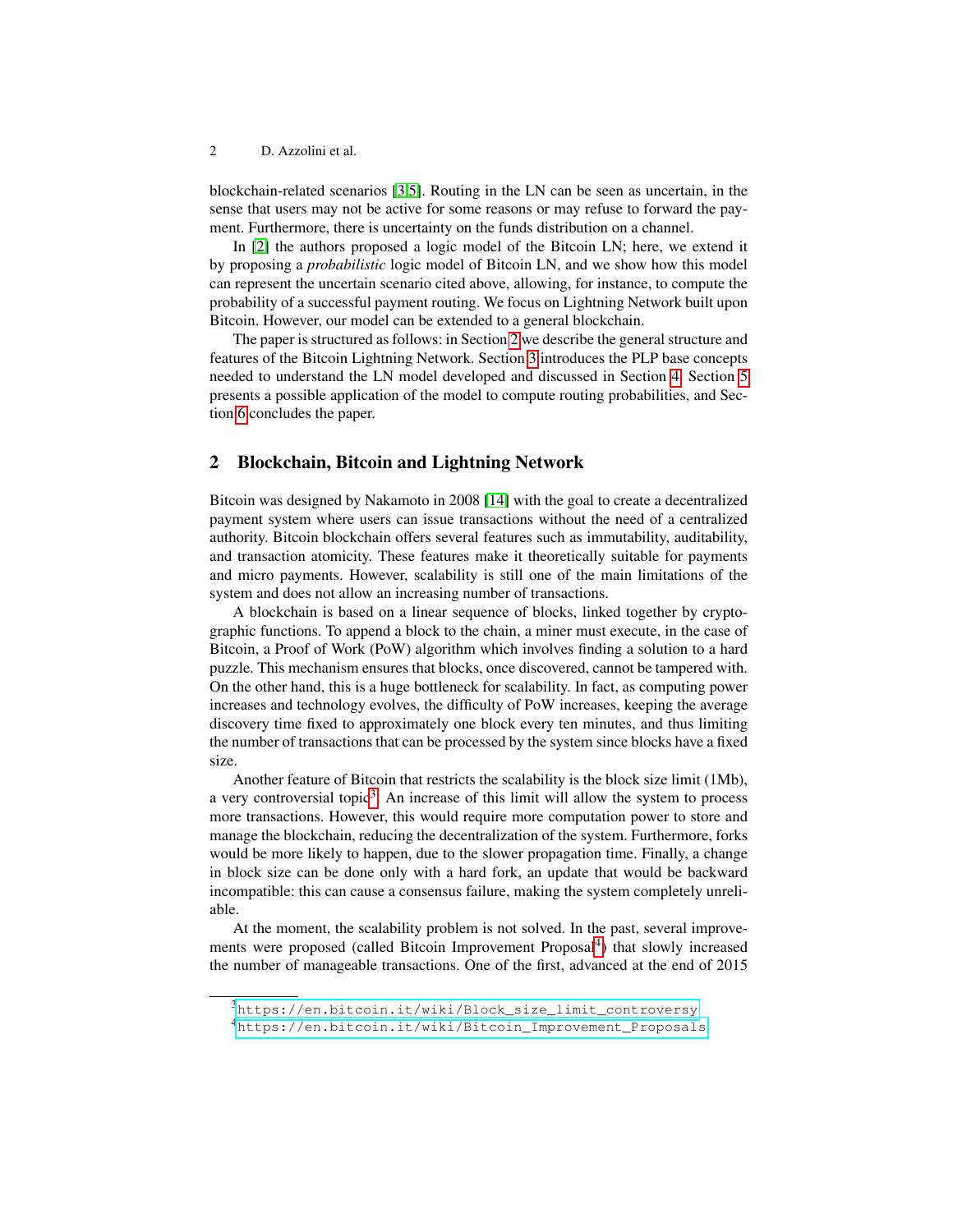and accepted few years later, is Segregated Witness (SegWit)<sup>[5](#page-2-1)</sup>. In a nutshell, SegWit increases the capacity of a block by removing signature data from a transaction and introducing the definition of Virtual Size of a block and block weight, measured in weight unit instead of bytes.

Another related improvement proposal is the one that suggests the usage of Schnorr signatures [\[12](#page-10-7)[,21\]](#page-11-2). Currently, to send transactions, signatures are needed. In the case a user wants to send a transaction from multiple addresses to one, every transaction requires its own signature, increasing the transaction size, making it more expensive. After the implementation of Schnorr signatures, if users control multiple addresses, they can move the funds from those addresses to a single address using only one signature, making the transaction lighter. These two solutions combined would increase the number of manageable transactions, but the Bitcoin system would still be limited.

Another approach consists in the so-called "layer two" solutions, based on an underlying blockchain: the main idea is to create a layer of channels on top of it where users can interact without facing the scalability problem of the blockchain. Lightning Network [\[16\]](#page-11-1) (LN) is currently one of the most promising "layer two" solutions. It consists of a peer-to-peer network based on a blockchain, such as Bitcoin, where users can send payments and micro payments through bidirectional payment channels, without having to pay high transaction fees, and without the need of long confirmation times. To open a channel, users must broadcast an initial funding transaction on the underlying blockchain. To update the state of the channel, they can create a commitment transaction that is not published on the main chain. To close the channel, they must agree on the state of the channel and then publish a closing transaction.

One of the main features of LN is the possibility to send payments also to not directly connected users, through multi hop payments, assuming that the source and the destination are linked through intermediate connections. Moreover, thanks to Hashed Timelock Contracts  $(HTLC)^6$  $(HTLC)^6$ , there is no need for trust between users.

However, the capacity of a channel between two users A and B is known, but the distribution of the capacity in each direction is unknown, since it is a feature introduced to increase the security of the system<sup>[7](#page-2-3)</sup>. Due to this characteristic, routing is a complicated task in Lightning Network, and can be considered probabilistic.

### <span id="page-2-0"></span>3 Probabilistic Logic Programming

Logic Programming (LP) is a powerful language that allows one to express complex models with few lines of codes. One of the main limitations of Logic Programming is that it cannot manage uncertainty. Probabilistic Logic Programming [\[9](#page-10-8)[,18\]](#page-11-3) extends LP by allowing the definition of probabilistic facts that can follow several probability distributions. Initially, only Bernoulli distributions [\[20\]](#page-11-4) (or generalized Bernoulli distributions [\[22\]](#page-11-5)) were proposed.

<span id="page-2-3"></span><span id="page-2-2"></span><sup>6</sup>[https://en.bitcoin.it/wiki/Hash\\_Time\\_Locked\\_Contracts](https://en.bitcoin.it/wiki/Hash_Time_Locked_Contracts)

<span id="page-2-1"></span><sup>5</sup>[https://github.com/bitcoin/bips/blob/master/bip-0141.](https://github.com/bitcoin/bips/blob/master/bip-0141.mediawiki) [mediawiki](https://github.com/bitcoin/bips/blob/master/bip-0141.mediawiki)

<sup>7</sup>[https://github.com/lightningnetwork/lightning-rfc/blob/](https://github.com/lightningnetwork/lightning-rfc/blob/master/07-routing-gossip.md) [master/07-routing-gossip.md](https://github.com/lightningnetwork/lightning-rfc/blob/master/07-routing-gossip.md)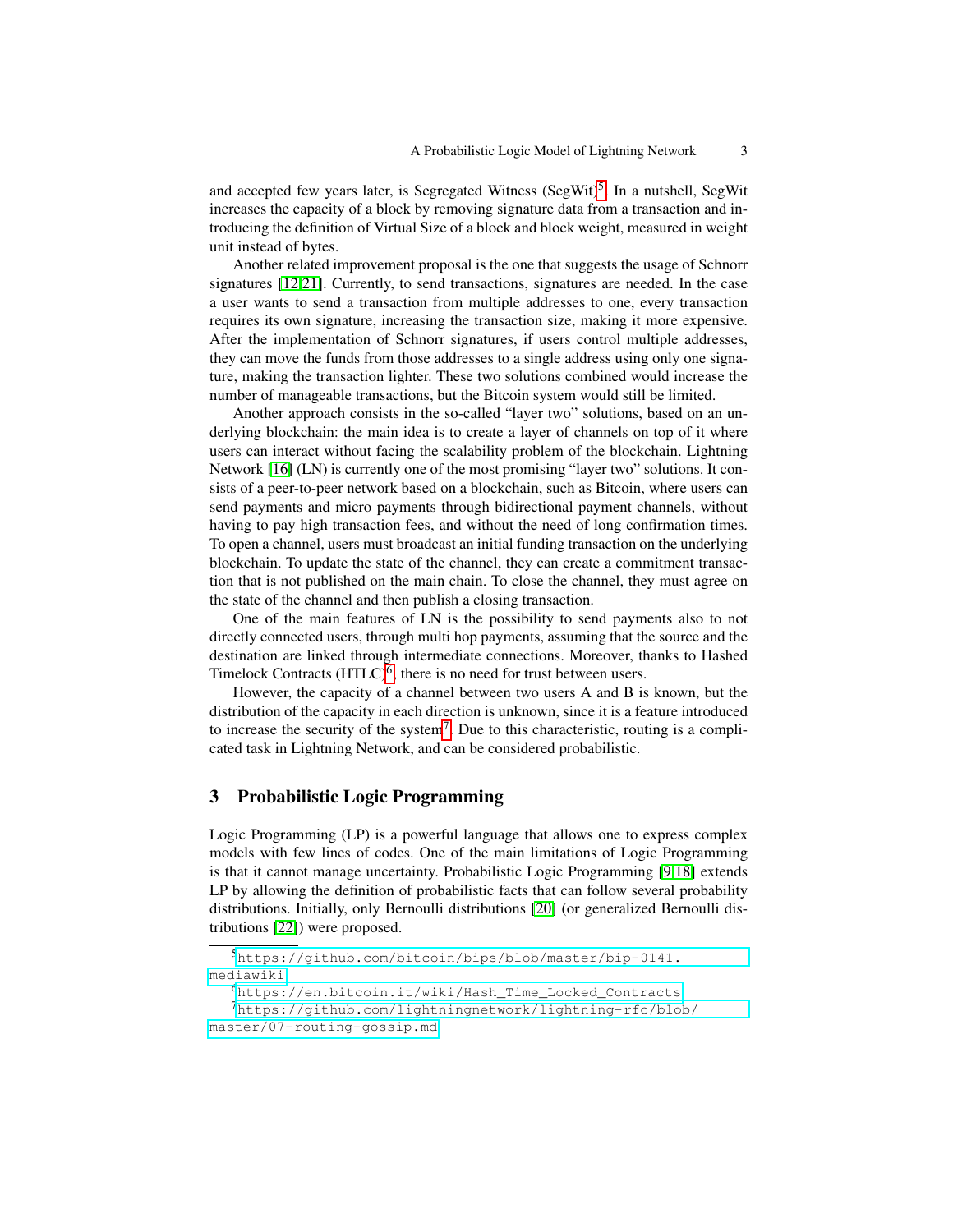#### 4 D. Azzolini et al.

The distribution semantics [\[19\]](#page-11-6) gives a precise meaning to PLP without function symbols (with finite grounding). An *atomic choice* indicates whether a grounding (i.e., a substitution term/variable) for a probabilistic fact is selected. A set of atomic choices is *consistent* if it does not contain two different alternatives (selected and not selected) for the same probabilistic fact. A consistent set of atomic choices forms a *composite choice*: in the case it contains an atomic choice for every grounding of every probabilistic fact it is named a *selection*. A selection identifies a ground logic program called *world*, and its probability can be computed as the product of the probabilities of the atomic choices. The probability P of a query *q* can then be computed as the sum of the probabilities of the worlds *w* in which the query is true:

$$
P(q) = \sum_{w \models q} P(w)
$$

Here, we consider the PLP language ProbLog  $[10]$ . A probabilistic fact  $f_i$  has the following syntax:

```
pi
:: fi
```
meaning that  $f_i$  is true with probability  $p_i \in ]0,1]$ , and false otherwise. If  $p_i = 1$  the fact is deterministic, i.e., it is always true. An example of a Probabilistic Logic Program is shown below:

0.7::no sleep. 0.8::too\_much\_work. tired:- no\_sleep. tired:- too\_much\_work.

The first two lines are *probabilistic facts*, while the third and fourth lines are *clauses*. A clause is composed of a *head* and a *body* separated by the neck operator  $(:-)$ . The head is true if the body is true. Here, for the first clause, the head is tired and the body is no sleep. Both these clauses are *ground* since they do not contain variables (denoted with the first letter uppercase). In other words, this program models a person who is tired if he/she does not sleep enough or if he/she works too much. With probability 0.7, the person does not sleep enough  $(n \circ s \leq p)$ , and with probability 0.8 he/she works too much ( $\text{to}$  much work). We can then ask the probability that the person is tired (tired) obtaining  $0.94 (0.7 \cdot 0.8 + 0.7 \cdot 0.2 + 0.3 \cdot 0.8)$ .

One of the main issues in PLP (and LP in general) is that the grounding of a program may be huge, so managing it can be very difficult. To tackle this, usually probabilistic logic programs are compiled into a more compact form through a process called knowledge compilation [\[8\]](#page-10-10).

In the last few years, Hybrid Probabilistic Logic Programs arose [\[4,](#page-10-11)[13\]](#page-10-12), with the possibility to define continuous random variables and constraints among them. To con-sider continuous probability distributions, we introduce the syntax used by cplint [\[1\]](#page-10-13) and its module MCINTYRE [\[17\]](#page-11-7). Continuous random variables can be encoded with:

#### *f* : *Density*

where *f* is an atom (a predicate symbol followed by a number of arguments) with a continuous variable as argument and *Density* is a special atom that models a probability density on the argument of the atom. For example,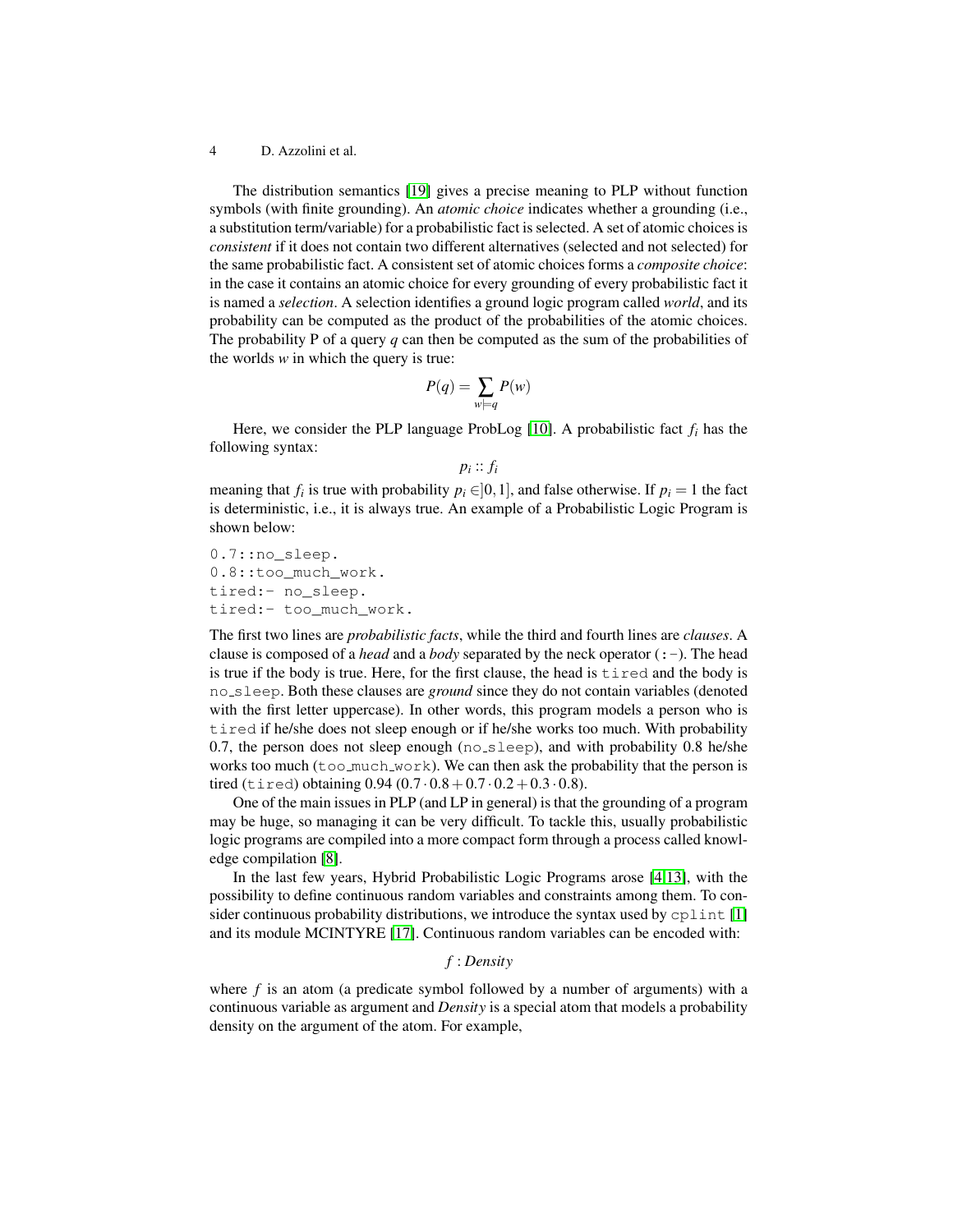$f(X)$  : gaussian(X, 0, 2).

indicates that  $X$  in  $f(X)$  follows a Gaussian distribution with mean 0 and variance 2. Inference in these types of programs can be done, for example, by sampling [\[17\]](#page-11-7).

# <span id="page-4-0"></span>4 Network Model

The LN can be represented as a graph where users (nodes) are linked by connections (edges) with capacity distributed according to some probability distribution, since the real distribution is unknown (except for the two users that opened the channel). Let us start with a deterministic model, that will be later extended to a probabilistic one. A connection between two nodes is represented with a fact edge (A, B, Capacity), where A and B are the two nodes and  $\text{Capacity}$  is the capacity of the connection. The whole LN is represented as a list of edge/3 facts (where /3 indicates the arity, i.e., the number of arguments). For these experiments, we do not consider fee base and fee rate. However, they can be straightforwardly included in the analysis by simply adding more arguments. Connections are undirected, meaning that payments can go in both directions, and are represented with the following predicate connected/3:

connected(A,B,C):- edge(A,B,C) ; edge(B,A,C).

A and B are connected with a channel of capacity C if there is an edge from A to B or  $(i)$ from B to A with capacity C. The degree of a node is the number of edges incident to the node. We can search for a path between two nodes with a standard Prolog predicate. An example written using SWI-Prolog [\[23\]](#page-11-8) is reported here for the sake of clarity:

```
connected_test(Source, Next, Size):-
    connected(Source, Next, Cap),
    Size < Cap.
path(Dest,Dest, _, _, Path, Path).
path(Source,Dest,Size,NSteps,Visited,Path) :-
    length(Visited,N),
    N < NSteps,
    connected_test(Source, Next, Size),
    \+ memberchk(Next,Visited),
    path(Next,Dest,Size,NSteps, [Next|Visited], Path).
```
The predicate path/6 states that there is a path from Source to Dest that can route a payment of size Size if the two nodes are connected by intermediate nodes that have not been already visited (condition checked with \+memberchk, a deterministic version of member/2). Ensuring that a node has not been already visited is fundamental, otherwise we may get stuck in a loop where we move an infinite number of times between a pair of nodes. The length  $N$  of the path is bounded using the standard Prolog comparison predicate  $\langle 2 \rangle$ , that compares the length of the list containing already visited nodes (Visited) with a user defined threshold (NSteps). In a similar way, the capacity Cap is checked against the size Size of the payment in a second predicate called connected test. A sample call to path/6 is path(a, c, 10, 3,  $[]$ , P),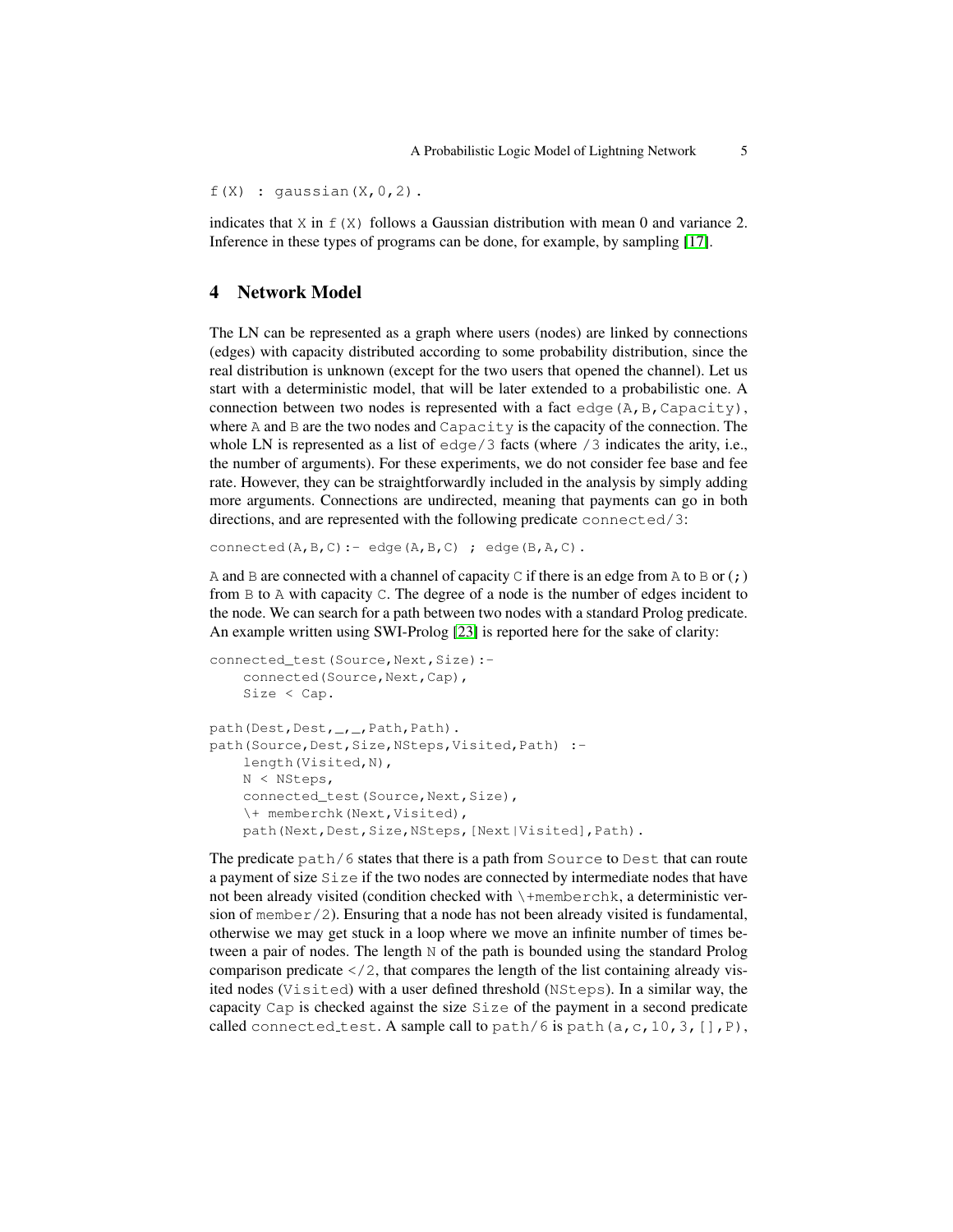6 D. Azzolini et al.

were we look for a path P from a to  $\circ$  of at most 3 edges that can route a payment of size 10, starting with an empty list  $(1)$  of visited nodes.

The previous code does not consider the capacity distribution in a channel. Let us now extend it with a probabilistic fact to represent it. Using cplint on swish [\[1\]](#page-10-13), we can define continuous random variables (say for example uniformly distributed in [L,U]) with:

```
distr(X,L,U) : uniform_dens(X,L,U).
```
Here, X has a uniform distribution between  $\mathbb L$  and  $\mathbb U$ , where  $\mathbb L$  is the minimum value and U the maximum value. The predicate connected test can be modified as:

```
connected_test(Source,Next,Size):-
    connected(Source, Next, Cap),
    distr(C, 0, Cap),
    Size < C.
```
In other words, we collect the capacity of the channel between two nodes, and we state that the capacity from Source to Next is given by a random variable uniformly distributed between 0 and Cap. With this definition, at each sampling iteration, the distribution for every channel is fixed and does not change. Clearly, to successfully route a payment, its size must be smaller than the capacity in the considered direction  $(Size < C)$ .

We can further extend the previous model by considering also intermittent edges. This situation may arise when a node disconnects from the network or when declines to forward a payment. To model it, we can define a Bernoulli random variable that is true with a certain probability (set to 0.95 in the following code snippet):

 $0.95$ :: active $(\_)$ .

The predicate is then extended as:

```
connected_test(Source,Next,Size):-
    connected(Source,Next,Cap),
   active(Next),
    distr(C, 0, Cap),
    Size < C.
```
In the experiments, we modelled the capacity of a channel using a uniform distribution, and the probability that a node is active with a Bernoulli distribution. However, several extensions and variations can be made: changing the type of distribution for the channel capacity (Gaussian with mean equal to half of the capacity, for example) or even setting the probability that a node declines to route a payment proportional to the payment size, to the fees or a combination of the two.

# <span id="page-5-0"></span>5 Routing Analysis

We used a snapshot of the LN taken from <https://ln.bigsun.xyz/> on the 12th of April 2021. We considered only the open channels, resulting in a network with 14734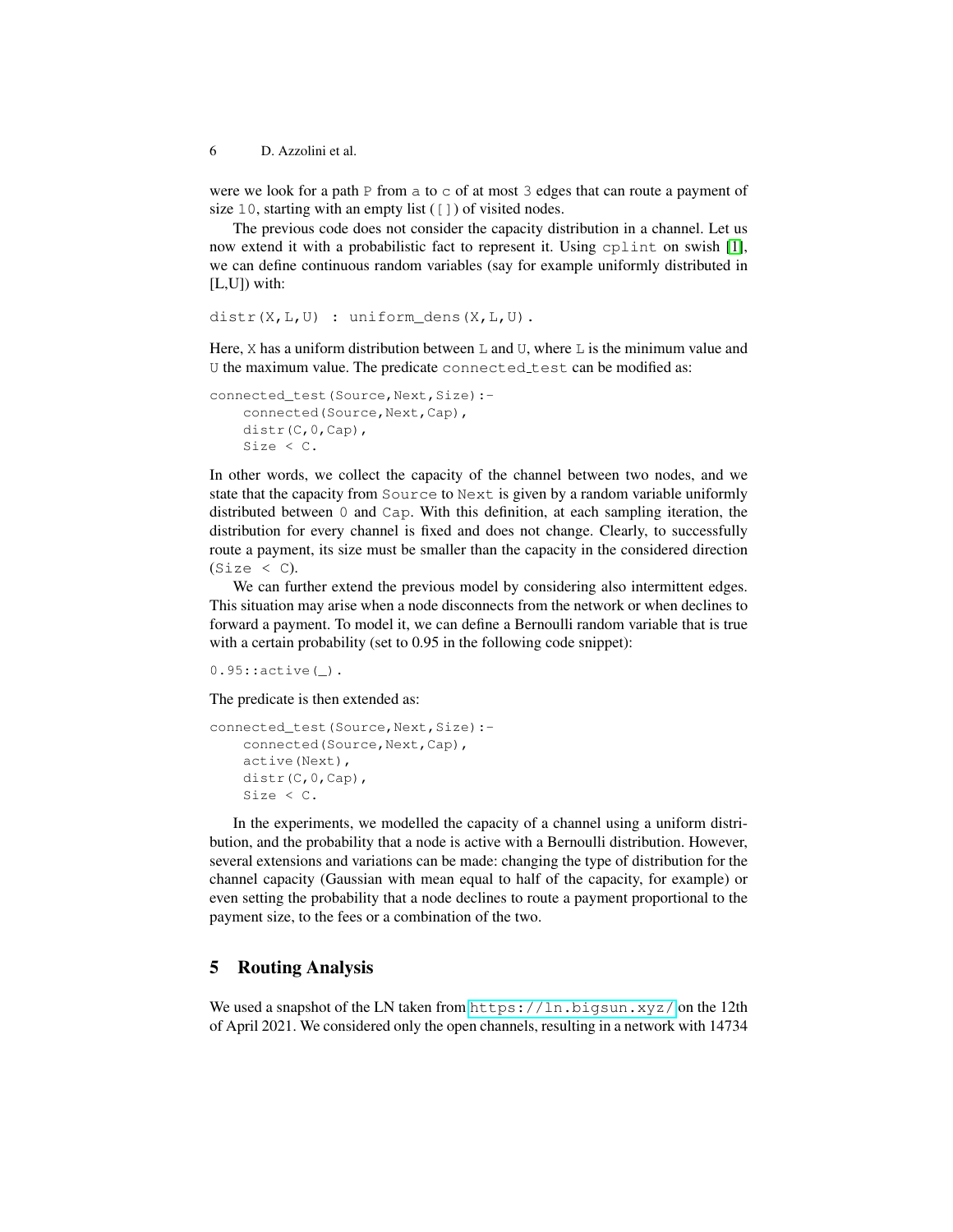|          |      |    |      | Capacity (sat) Occurrences Degrees Occurrences Highest Capacities (sat) Occurrences |    |
|----------|------|----|------|-------------------------------------------------------------------------------------|----|
| 100000   | 3942 |    | 6958 | 500000000                                                                           |    |
| 1000000  | 3523 | 2  | 2575 | 477184791                                                                           |    |
| 500000   | 2794 | 3  | 1372 | 354000000                                                                           |    |
| 2000000  | 1533 | 4  | 802  | 300000000                                                                           |    |
| 16777215 | 1522 |    | 549  | 250000000                                                                           |    |
| 200000   | 1446 | 6  | 397  | 238135604                                                                           |    |
| 5000000  | 1359 |    | 263  | 225118006                                                                           |    |
| 20000    | 1297 | 8  | 209  | 200000000                                                                           | 28 |
| 10000000 | 1131 | Q  | 182  | 179792707                                                                           |    |
| 50000    | 1079 | 10 | 145  | 154222260                                                                           |    |

<span id="page-6-0"></span>Table 1. Information about channel capacities and node degrees.

nodes, 44349 channels, and with a total capacity of 125819660675 satoshi (1258.19 bitcoin). Table [1](#page-6-0) shows a recap of the most common channel capacities and node degrees (considering also duplicated edges that connect the same pair of nodes).

To demonstrate how PLP can be used to model the LN, we conducted some experiments. For all of them, we fixed the maximum length of the path. Moreover, we suppose that the distribution of the capacity in a channel is uniform (i.e., if the channel that connects A and B has capacity 1, we can route from A to B a uniform distributed value between 0 and 1, and from B to A the remaining), since we do not have further information.

To select the range of the payment size, we first compute the average of the capacities of all the connections. We obtained approximately 2837035 satoshi but with a huge standard deviation ( $> 10<sup>7</sup>$ ). So, we counted the number of connections that have less than the average capacity, less than half of the average capacity, and less than a quarter of the average capacity, obtaining respectively 35555 ( $\approx 80\%$ ), 31902 ( $\approx 72\%$ ), and 26077 ( $\approx$  59%). Figure [1](#page-7-0) shows a more detailed graph, where the X axis indicates the percentage of the average capacity and the Y axis indicates both the number of connections (edges) with less than that value, and the relative percentage of the total connections. To further analyse the distribution of the capacity, we removed the nodes with the highest capacities and plotted the variation of the total capacity. The results are shown in Fig [2.](#page-7-1)

In a first test, we want to compute the probability to successfully route a payment of varying size between two different random nodes of the same degree at the first attempt, given that nodes may not be active. One of the main requisites to route a payment is that all the nodes along the path are active, otherwise it cannot be sent. Moreover, as said before, a node may refuse to forward the payment for some reasons. We fix the length of the path (number of intermediate edges) to 2 and the node degree of source and destination to 2, 5, and 10. We then plot how the probability varies when intermediate nodes may not be active. Probability values are computed with the predicate mc\_sample(+Query:atom,+N:int,-Prob:float), provided by the MCIN-TYRE module [\[17\]](#page-11-7), that samples the query  $\mathbb{Q}$ uery N times and returns the ratio between the number of successes and the number of samples (Prob). We set the number of samples to 1000.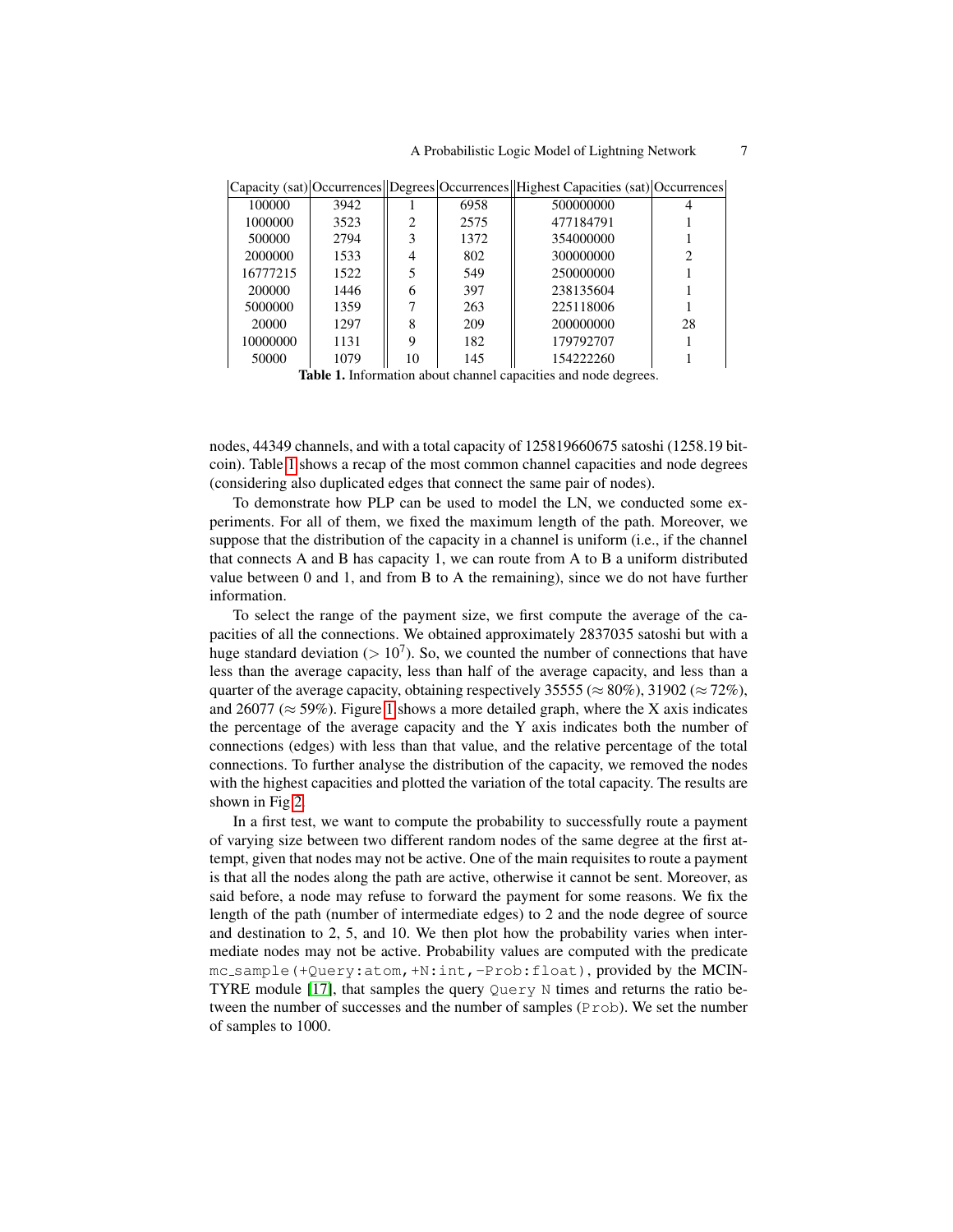

Fig. 1. Number and percentage of connections with less than a certain percentage of the average capacity (2837035).



<span id="page-7-1"></span><span id="page-7-0"></span>Fig. 2. Value and percentage of capacity left after removing the top *n* (X axis) connections in terms of capacity.

Figure [3](#page-7-2) shows the results for the first experiment: nodes with higher degrees have, as expected, a higher probability to successfully route a payment on the first attempt, even if this gap reduces as the payment size increases. Figure [4](#page-7-3) shows the results for the experiments with a varying probability of intermediate nodes to be active: the probability of a successful routing decreases, but not so drastically. If the source and the destination are the same node, and the length of the path is greater than 2 (at least the source node and another one, if these two nodes are connected by at least 2 edges, otherwise the path should be composed of at least 2 additional nodes plus the source), we can compute the probability of a successful *rebalance*. This is a common situation since, if users want to refill a channel, currently one of the main solutions is to send a circular payment to themselves.



Fig. 3. Probability of a successful payment of varying size between random connected nodes of degree 2, 5, and 10.



<span id="page-7-3"></span><span id="page-7-2"></span>Fig. 4. Probability of a successful payment of varying size between random connected nodes of degree 2, with different active probabilities for intermediate nodes.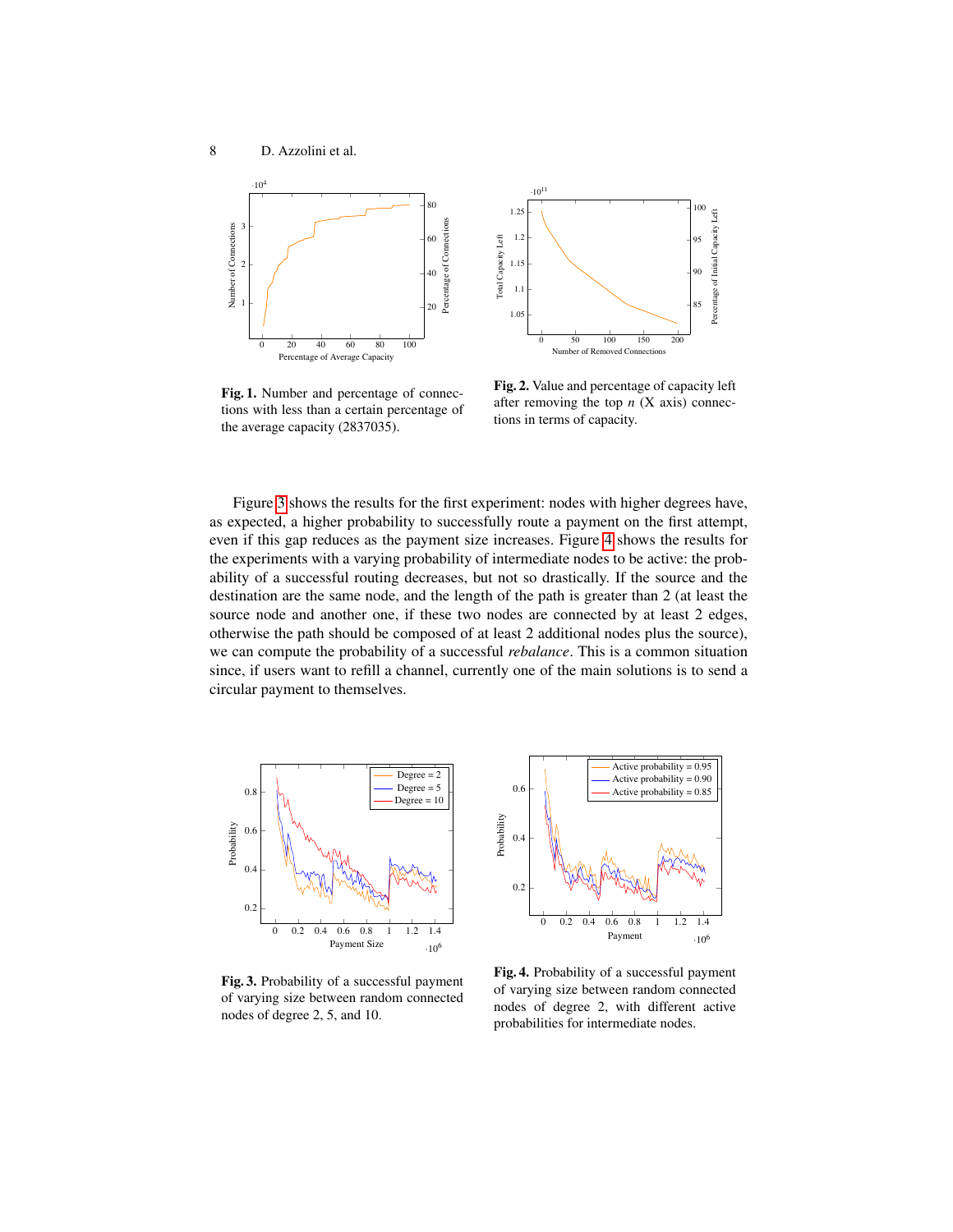In another experiment, we want to know the probability of a successful payment between two random nodes of variable degrees, given that the payment is split in various equal parts. That is, we split a payment into N parts and compute the probability that all these payments succeed at the first attempt. This is a common scenario in LN [\[15\]](#page-11-9), because, when the size of the payment increases, the probability of success decreases, due to the channel capacity limitation. However, increasing the number of payments also increases the fees required to route the payment, due to the necessity to issue multiple transactions. The graphs in Figures [5,](#page-8-0) [6,](#page-8-1) and [7](#page-9-1) show how the probability of a successful payment varies when the payment is split in 2, 3 or 4 parts and intermediate nodes are always active. In Figures [8,](#page-9-2) [9,](#page-9-3) and [10](#page-9-4) we performed the same experiment but we fixed the degree of source and destination to 2, and we varied both the probability that a node is active and the number of parts of a payment.





Fig. 5. Probability of a successful payment of varying size split into 2 equal parts, between connected nodes of various degrees.

<span id="page-8-1"></span><span id="page-8-0"></span>Fig. 6. Probability of a successful payment of varying size split in 3 equal parts, between connected nodes of various degrees.

We can see that all the plots present two sudden jumps in probability, around 500000  $(5 \cdot 10^5)$  and 1000000 (10<sup>6</sup>): this is in accordance with the distribution of edges with these two values of capacity. In fact, 500000 and 1000000 are the second and third most common capacities (see Table [1\)](#page-6-0). In our implementation, to route a payment, we randomly check if one of the edges between the current node and another node has enough capacity. If it has, it is selected. However, if the value of the payment is close to the total capacity of the selected edge, the routing will likely fail, since we suppose that the distribution is uniform. For example, if we try to route a payment of size  $4.5 \cdot 10^5$  into a channel of capacity  $5 \cdot 10^5$ , we have only approximately 10% of chances to succeed (with a distribution supposed uniform). Since a lot of channels have capacity  $5 \cdot 10^5$ , when the payment approaches this value, the success probability of routing at the first attempt reduces. With a payment slightly greater than  $5 \cdot 10^5$ , these channels are no longer considered, since they do not have enough capacity, so the probability suddenly increases. Similarly happens with the value  $10<sup>6</sup>$ . Another, but less noticeable jump, can be found around  $100000 (10^5)$ , which is the most common value for the capacity of a channel. This happens for the same reasons explained before.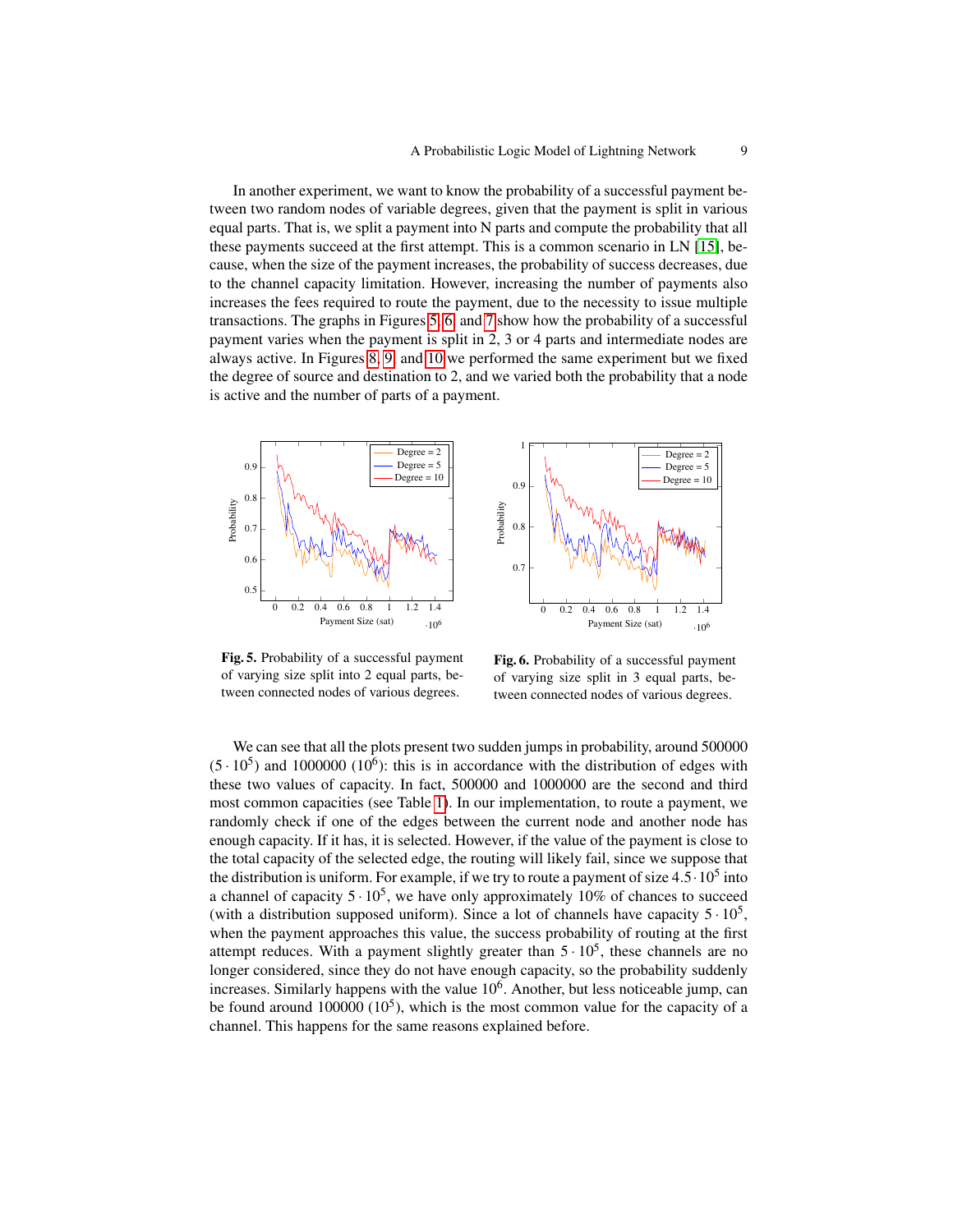

Fig. 7. Probability of a successful payment of varying size split into 4 equal parts, between connected nodes of various degrees.



Fig. 9. Probability of a successful payment of varying size split into 3 equal parts, between connected nodes of degree 2 with varying active probability.



<span id="page-9-2"></span><span id="page-9-1"></span>Fig. 8. Probability of a successful payment of varying size split into 2 equal parts, between connected nodes of degree 2 with varying active probability.



<span id="page-9-4"></span><span id="page-9-3"></span>Fig. 10. Probability of a successful payment of varying size split into 4 equal parts, between connected nodes of degree 2 with varying active probability.

### <span id="page-9-0"></span>6 Conclusions

In this paper, we propose to analyse (Bitcoin) Lightning Network with Probabilistic Logic Programming. The usage of PLP allows representing the network with a highly expressive language. We described the network as an undirected graph with the capacity of a channel following a uniform distribution. Furthermore, we considered also the possibility to have intermittent nodes, a situation that may arise also when a node refuses to forward a payment. The goal of this paper is to prove the feasibility of a Probabilistic Logic model of the network, rather than provide and analysis of it, since the network continuously changes (and thus an analysis will be obsolete in a few weeks, even days or hours), and routing mechanism are typically more sophisticated than randomized routing. To test the applicability of a probabilistic logic model, we ran some experiments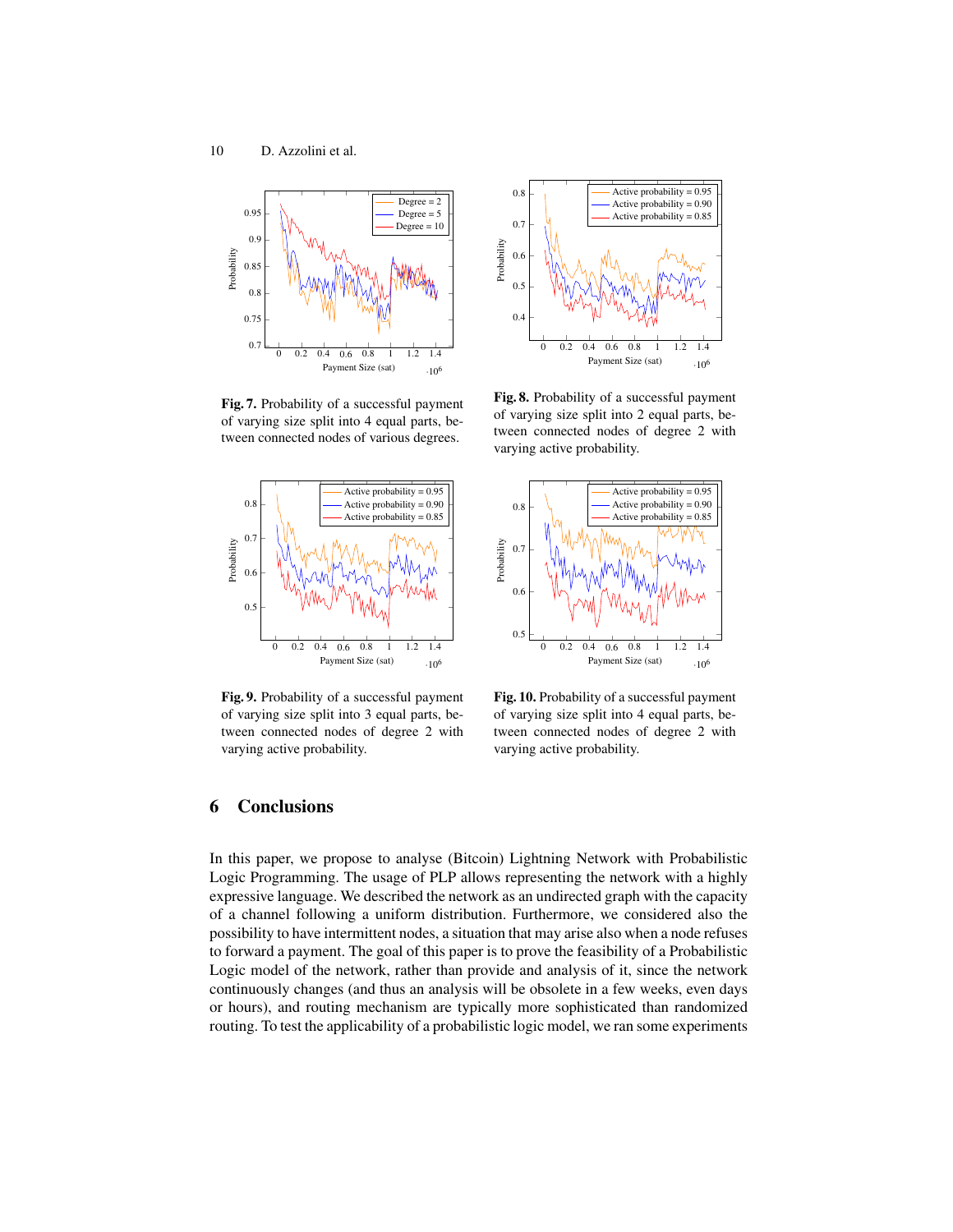on a real snapshot of the network, obtaining that a Probabilistic Logic analysis can be useful to model several uncertain scenarios.

#### References

- <span id="page-10-13"></span>1. Alberti, M., Bellodi, E., Cota, G., Riguzzi, F., Zese, R.: cplint on SWISH: Probabilistic logical inference with a web browser. Intell. Artif.  $11(1)$ ,  $47-64$  (2017). <https://doi.org/10.3233/IA-170105>
- <span id="page-10-6"></span>2. Azzolini, D., Bellodi, E., Brancaleoni, A., Riguzzi, F., Lamma, E.: Modeling bitcoin lightning network by logic programming. Proceedings 36th International Conference on Logic Programming (Technical Communications) 325, 258–260 (2020). <https://doi.org/10.4204/EPTCS.325.30>
- <span id="page-10-4"></span>3. Azzolini, D., Riguzzi, F., Lamma, E.: Studying transaction fees in the bitcoin blockchain with probabilistic logic programming. Information 10(11), 335 (2019)
- <span id="page-10-11"></span>4. Azzolini, D., Riguzzi, F., Lamma, E.: A semantics for hybrid probabilistic logic programs with function symbols. Artif. Intell. 294, 103452 (2021). <https://doi.org/10.1016/j.artint.2021.103452>
- <span id="page-10-5"></span>5. Azzolini, D., Riguzzi, F., Lamma, E., Bellodi, E., Zese, R.: Modeling bitcoin protocols with probabilistic logic programming. In: Bellodi, E., Schrijvers, T. (eds.) Proceedings of the 5th International Workshop on Probabilistic Logic Programming, PLP 2018, co-located with the 28th International Conference on Inductive Logic Programming (ILP 2018), Ferrara, Italy, September 1, 2018. CEUR Workshop Proceedings, vol. 2219, pp. 49–61. CEUR-WS.org (2018)
- <span id="page-10-3"></span>6. Back, A., Corallo, M., Dashjr, L., Friedenbach, M., Maxwell, G., Miller, A., Poelstra, A., Timón, J., Wuille, P.: Enabling blockchain innovations with pegged sidechains (2014)
- <span id="page-10-1"></span>7. Croman, K., Decker, C., Eyal, I., Gencer, A.E., Juels, A., Kosba, A., Miller, A., Saxena, P., Shi, E., Gün Sirer, E., Song, D., Wattenhofer, R.: On scaling decentralized blockchains. In: Clark, J., Meiklejohn, S., Ryan, P.Y., Wallach, D., Brenner, M., Rohloff, K. (eds.) Financial Cryptography and Data Security. pp. 106–125. Springer Berlin Heidelberg, Berlin, Heidelberg (2016)
- <span id="page-10-10"></span>8. Darwiche, A., Marquis, P.: A knowledge compilation map. J. Artif. Intell. Res. 17, 229–264 (2002)
- <span id="page-10-8"></span>9. De Raedt, L., Frasconi, P., Kersting, K., Muggleton, S. (eds.): Probabilistic Inductive Logic Programming, LNCS, vol. 4911. Springer (2008)
- <span id="page-10-9"></span>10. De Raedt, L., Kimmig, A., Toivonen, H.: ProbLog: A probabilistic Prolog and its application in link discovery. In: Veloso, M.M. (ed.) IJCAI 2007. vol. 7, pp. 2462–2467. AAAI Press/IJCAI (2007)
- <span id="page-10-2"></span>11. Luu, L., Narayanan, V., Zheng, C., Baweja, K., Gilbert, S., Saxena, P.: A secure sharding protocol for open blockchains. In: Proceedings of the 2016 ACM SIGSAC Conference on Computer and Communications Security, Vienna, Austria, October 24-28, 2016. pp. 17–30. ACM, New York, NY, USA (2016).<https://doi.org/10.1145/2976749.2978389>
- <span id="page-10-7"></span>12. Maxwell, G., Poelstra, A., Seurin, Y., Wuille, P.: Simple schnorr multi-signatures with applications to bitcoin. Designs, Codes and Cryptography 87(9), 2139–2164 (Sep 2019). <https://doi.org/10.1007/s10623-019-00608-x>
- <span id="page-10-12"></span>13. Michels, S., Hommersom, A., Lucas, P.J.F., Velikova, M.: A new probabilistic constraint logic programming language based on a generalised distribution semantics. Artif. Intell. 228, 1–44 (2015).<https://doi.org/10.1016/j.artint.2015.06.008>
- <span id="page-10-0"></span>14. Nakamoto, S.: Bitcoin: A peer-to-peer electronic cash system (2008)